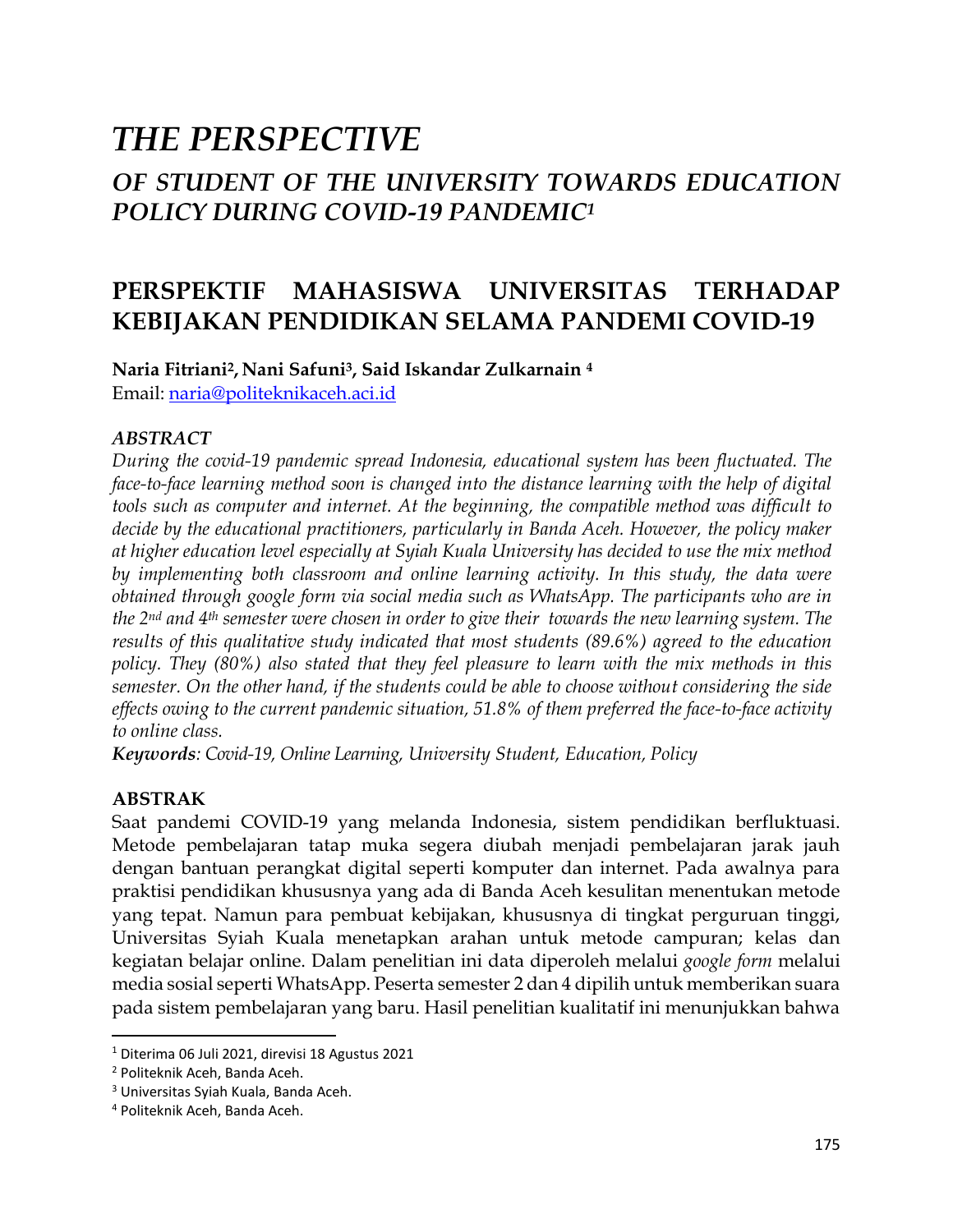sebagian besar siswa (89,6%) setuju dengan kebijakan pendidikan. Mereka (80%) juga menyatakan senang belajar dengan metode campuran pada semester ini. Di sisi lain, jika siswa dapat memilih tanpa mempertimbangkan efek samping dari situasi saat ini, 51,8% dari mereka akan lebih memilih aktivitas tatap muka daripada kelas online.

**Kata Kunci:** *Covid-19, Pembelajaran Online, Mahasiswa, Pendidikan, Kebijakan.*

# **A. INTRODUCTION**

ince the beginning of 2020 the covid-19 has spred all over Indonesia, people must comply health protocols such as washing ince the beginning of 2020 the covid-19 has spred all over Indonesia, people must comply health protocols such as washing hands with soap, wearing mask, social distancing. Meanwhile, Indonesian law has arranged some regulation before this serious health problem attack this large country. Based on Indonesian Constitution about criminal threats for those who gather during the Covid-19 pandemic, at least there are two articles. Firstly, article 14 (1) of the constitution number 4 of 1984, stated that concerning outbreaks of infectious diseases, obstructing the implementation of the countermeasures, shall be punished by imprisonment for one year. Additionally, article 93 of the constitution number 6 of 2018 about concerning health quarantine, stated that every person who does not comply with the administration of health quarantine or obstructs health administration and quarantine, resulting in a public health emergency will be sentenced to 1 year imprisonment and/or a maximum fine of Rp. 100,000,000.

Though education policy in higher level such as university and college can be implemented independently, both lecturer and student interaction in the class is still essential. Since March 2020 when the covid-19 pandemic spread in Indonesia, most educational stakeholders attempted to

undergo several alternative education systems. The one and the best way to reduce the virus is to stop face-to-face teaching learning activities and make them into the distance learning system in which students and instructor meet on the screen via the electronic media and learning application. However, this predicament was debated by many educational practitioners as the developing country like Indonesia is not capable to face it yet. Moreover, in this case, primary students are the hardest group to do it.

Nowadays, learning activities for all level of education seem attractive with the e-learning. Electronic learning or well known as e-learning is a process of teaching and learning by using electronic media which can be applied anytime and anywhere by the digital tools (Arkorful and Abaidoo, 2014). Moreover, e-learning web applications such as google classroom, google meet, moodle, edmodo, zoom, webex and so on has been applied during the instruction. Additionally, Abed (2018) enlisted the benefits of e-learning, which some of them are easy to access for teacher, increasing the possibility of communication between students and school, sense of equality and contributing to support the students' different views.

During the implementation of the distance learning, at least there are some problems occurred between student and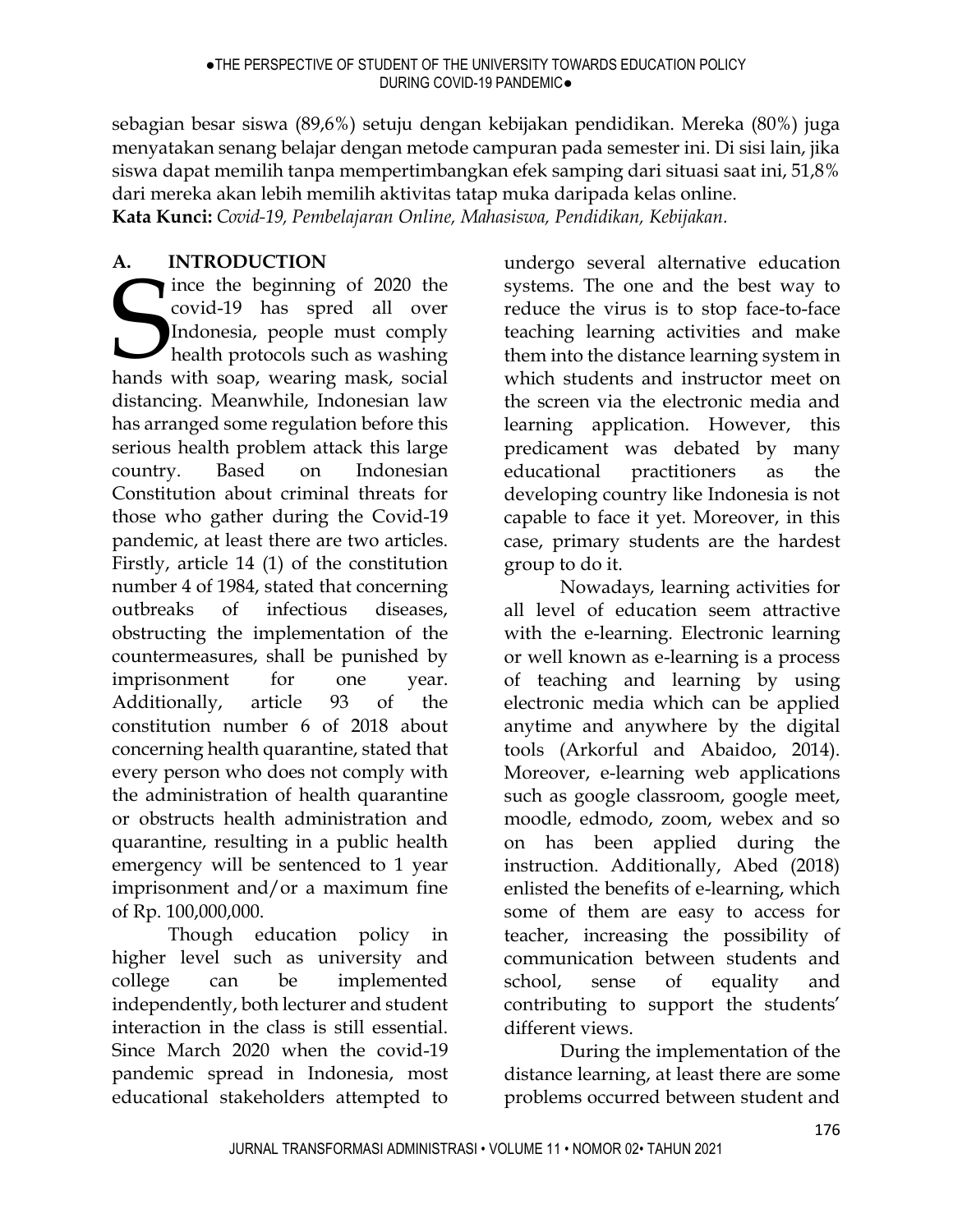the instructor in the process of teaching and learning. Efriana (2020) found various problems for students, teacher and parents during the distance learning. Her findings showed main problems during the online class including the students' understanding of learning material, teacher's capability of technology used, and the limitation control during the instruction. On the other hand, Abuhammad (2020) stated those barriers during the distance learning including personal barriers, technical barriers, logistical barriers, and financial barriers. In Philipines, Baticulon, et.al. (2021) conducted their study on 3670 medical students quantitatively regarding the online learning barriers in the higher education level. Their results indicated that though the majority of the students use smartphone for their daily, less than half respondents (41%) are qualified for this learning system. Meanwhile, Coman, et.al (2020) revealed their research findings on hundreds Romanian university students that the institution were not well-organized for this system during the pandemic.

At the beginning of the pandemic, most people must do their activities at their home. All students in Indonesia start to learn via internet without attending any classes at school. However, people recently have done some activities outside their house with health protocol properly. For students, especially in Aceh, learning at school has been done with certain schedule. The regulation occurred after 10 months Covid-19 outbreak. Without erasing the

online class, teacher and students can meet at school in the certain time. Not only at schools, but also at college and universities, they created online and offline learning method since this semester, which is called as hybrid method. In the other words, they arranged the schedule for online and face-to-face learning process. In fact, previously Zainuddin and Keumala (2018) proffered blended method for higher education institution in Indonesia. They agreed that learning not only can be done at the classroom but also on the screen through online with the digital media.

Jeffrey, Milne and Suddaby (2014) on their study of teachers' experience of blended learning (online and classroom components) stated that classroom activities were more meaningful than online class. Most teachers presented great teaching strategies in classroom. However, they felt awkward during the online class. On the other hand, Lalima and Dangwal (2017) explained that blended learning need to be adopted. They belived this system is benificial if it is organized proprely. Additionally, this approach can be a soulution for education system, particularly in India.

Based on the official letter signed in December 2020 by the head of Syiah Kuala University, Aceh, learning activities in the classroom are applied with the specific requirement involving the students entrance year with the health protocol firmly. Only the students in 2019 and 2020 entrance year are allowed to study in the classroom with the certain regulations. Definitely,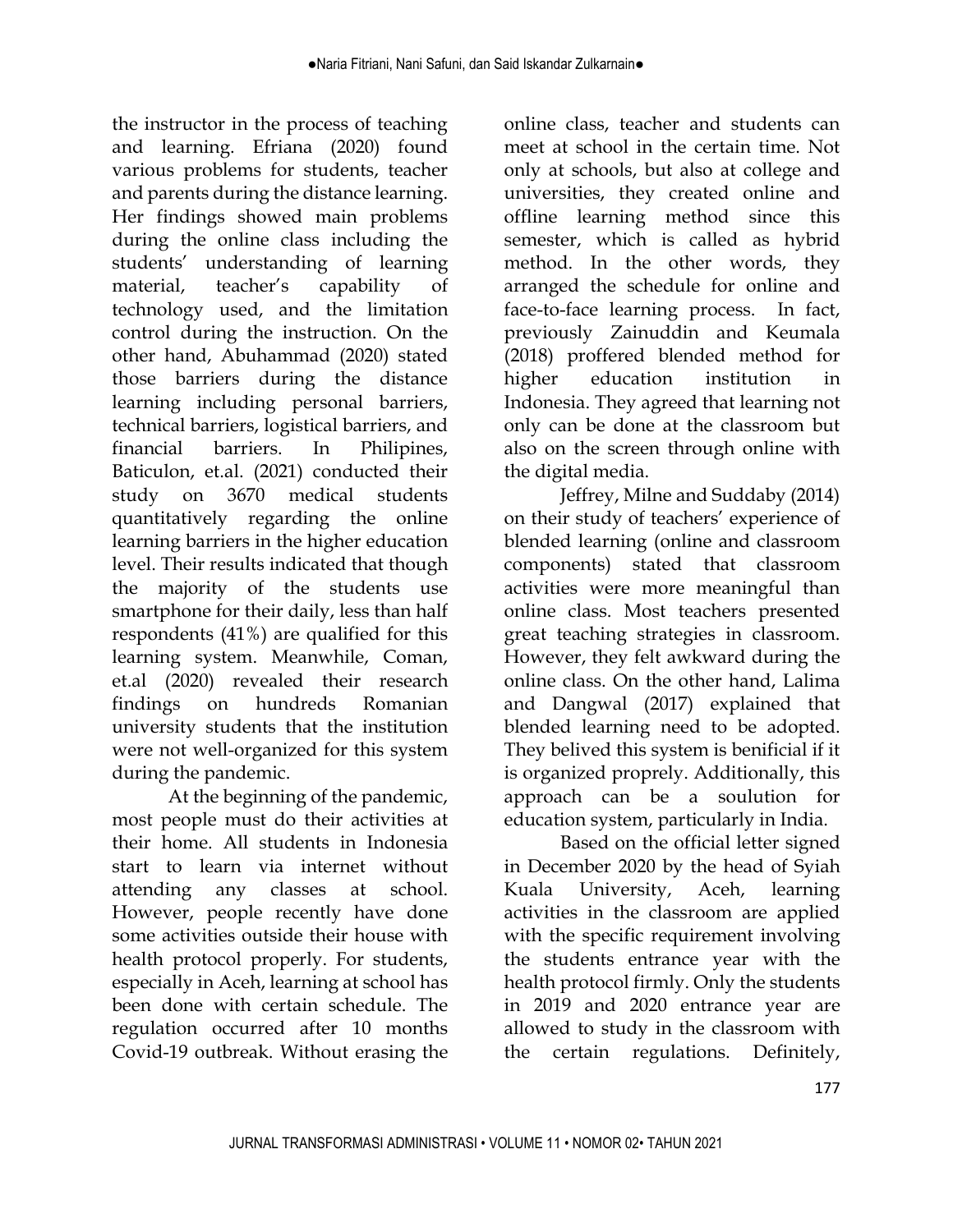several barriers are appeared during this policy as the previous semester went with the different system.

To deal with, the implementation of teaching-learning activities in university was investigated. The students opinions during face-to-face learning and online started in this semester were explored and presented in this study. In the other words, their views of this policy were inquired.

## **RESEARCH METHOD**

The qualitative approach was employed in this study as the students' opinions on the policy of the educational system were obtained unlimitedly. The data from the respondents who are the students in Syiah Kuala University were gained through google form. The participants (n=29) are the active students from various major in the 2019- 2020 academic year. The 16 open-ended questions were applied including general information, students' voice during the educational instruction and the situation on the university.

The participants in the range of year are 18-21 come from various districts such as Banda Aceh, Aceh Besar, Lhokseumawe, East Aceh and West Aceh. As they are

studying in the university located in Banda Aceh, surely they stayed in Banda Aceh or surrounding it. Before started the new semester, they were required to arrive at least two weeks.

The research instrument written on google form was sent via the social media such as WhatsApp group. The participants may use their laptop or mobile phone to response the questions. The data collection then was analyzed and presented descriptively. The really open-ended questions were employed in this study. As Popping (2015) stated that the really open-ended questions are usually specific then answer the main issue of the research.

## **B. RESULTS AND DISCUSSION**

## 1. **Students' Voice on the Learning System**

Since the regulation declared by the head of Syiah Kuala University about the hybrid learning method; faceto-face and online learning system implemented this year, this issue becomes speculation. In this study, the results presented the policy of the learning system based on the students' views.

| Students' View of Online and Offline Learning (Mix Method) |       |            |  |  |  |
|------------------------------------------------------------|-------|------------|--|--|--|
| Answer                                                     | Total | Percentage |  |  |  |
| Agree                                                      | 26    | 89.6%      |  |  |  |
| Disagree                                                   |       | 10.4%      |  |  |  |

Table 1

According to the data obtained on March 2021, the table 1 showed that 89.6% of the students agreed to the university policy during the covid-19 pandemic. The students couldn't agree more to the rule. Meanwhile, 10.4% of

them objected to this wisdom because it is less effective to do the online learning. It is also stated that the best learning way is to do in the traditional pedagogical approach though they understand well this occurs owing to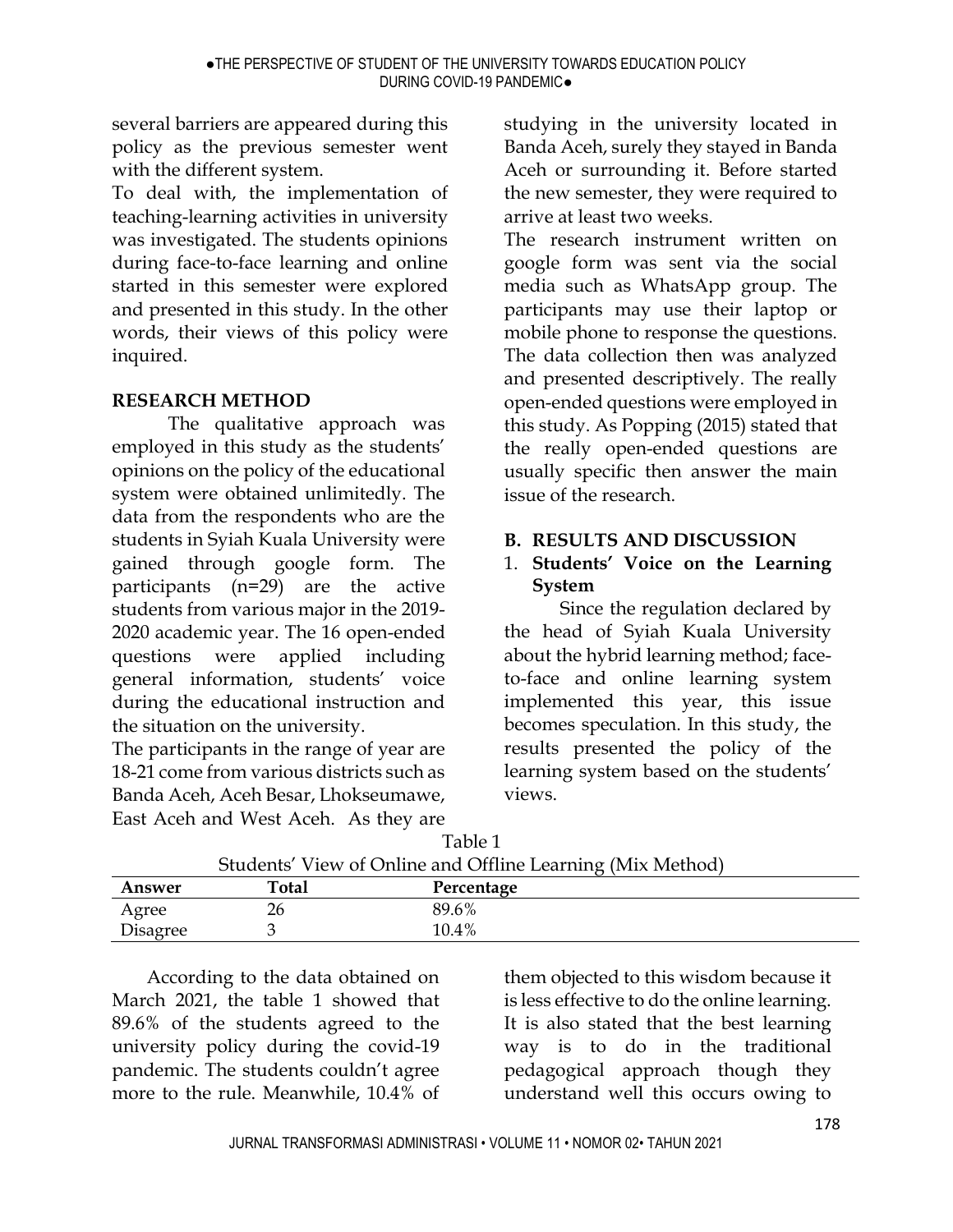the situation.

Table 2 Students' Preferences of Online, Offline and Online and Offline Learning (Mix M<sub>othod</sub>)

| Answer     | Total | Percentage |  |
|------------|-------|------------|--|
| Online     |       | 89.6%      |  |
| Offline    | 15    | 51.8%      |  |
| Mix Method | 1 O   | 41.4%      |  |

The question of the students' preferences on this system was also required through the instrument. Table 2 indicated that 15 students (51.8%) preferred the learning in the classroom, while 12 students (41.4%) like these blend methods better than in the classroom for all meetings. The minority (6.8%) stated that they preferred the online class. Laili and Nashir (2021) found students' preferences on learning during covid-19 pandemic. Their study was indicated that more than 90% preferred learning in classroom. As online learning is a must during the pandemic situation, they stated that learning media, supporting tools and also internet's stability were the ensential factors to support the effective online instruction.

Table 3 Students' Views of University ability to Implement Online Classes for All Courses **Answer Total Percentage** Able 4 14.0%  $Disable$  25 86.0%

The following question shown on table 3 is about the students' opinions on the capability of learning online for all courses. The data indicated 86% of them stated that online learning cannot be done for all courses, while 14% said it can be done online. In this case, the students who study on the practicum thought that the practical learning which needs laboratory and other tools cannot be done via online. In addition, with the specified amount for each

laboratory and other protocols, the faceto-face learning works properly.

179 A quantitave study on 274 students from Madura's colleges revealed several difficulties during online learning. Those are technical problems and facilities, and human resources. Owing to these obstacles, the students voiced that this online learning system is not benificial. The majority responses were stated that they were burdened with assignment, also hard to understand the lessons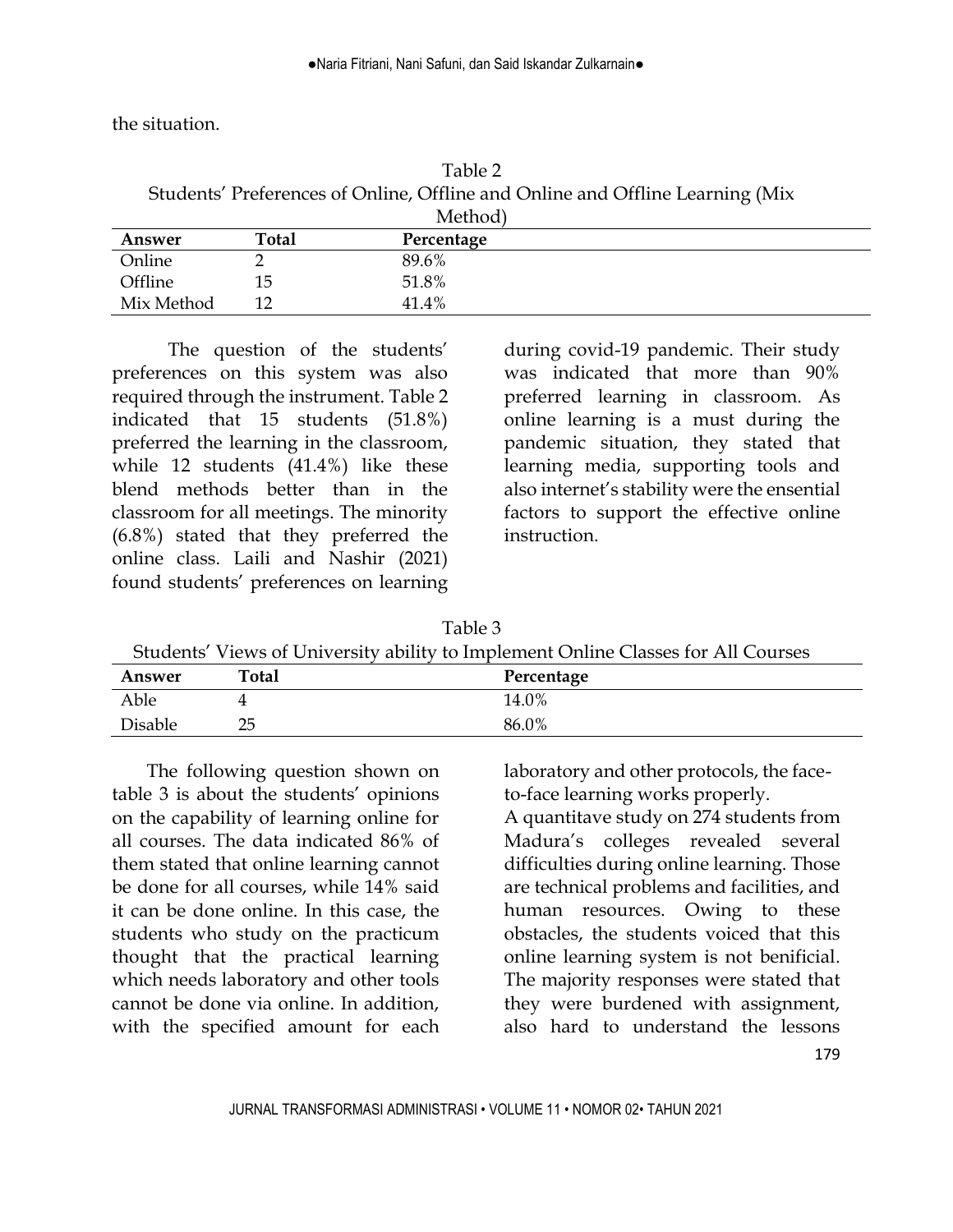Table 4

through e-learning since it is limited. Meanwhile, other questions of their reasons on preferrence of online learning

showed that 162 students preffered online learning because it is easier to conduct (Febrianto, 2020).

| Students' Oppinions of the Study during this Semester |       |            |  |  |
|-------------------------------------------------------|-------|------------|--|--|
| Answer                                                | Total | Percentage |  |  |
| Like                                                  | 24    | 80.0%      |  |  |
| Dislike                                               |       | 16.6%      |  |  |
| Moderate                                              |       | 3.4%       |  |  |

Additionally, the next issue presented on table 4 is about the students' feeling of this new learning scheme. The results expressed that 80% of the students like this new learning system. Meanwhile, 16.6% voiced dislike and 3.4% said indifferent. Fatoni et.al. (2020) stated several advantages of online learning system during covid-19 pandemic. Based on the data analysed from students of 5 private universities, they found that online learning generally was comfortable as they can learn the subjects unlimited by time and place. However, during the online instruction, most students complained of network instability. This response leads the students to feel unclear interaction and reducing concentrations. Furthermore, in Rumania, Coman et.al (2020) found the results of their study that the online learning was not prepared totally by the institutions. They found that disadvantages of online instruction were more dominant.

|          | Online or offline learning schedule has been arranged correctly |            |  |  |
|----------|-----------------------------------------------------------------|------------|--|--|
| Answer   | <b>Total</b>                                                    | Percentage |  |  |
| Agree    |                                                                 | 93.3%      |  |  |
| Disagree |                                                                 | 6.8%       |  |  |

Table 5

During the hybrid method, the schedule of learning online or face-toface should be cleared before the class starts. In this question, the students

were asked about the arrangement of

the learning schedule. The results on table 5 showed 93.3% of the students stated that the learning schedule has been clear. It means that it is well understood whether the students need to go online or go campus.

|                                                         | Table 6 |            |  |  |
|---------------------------------------------------------|---------|------------|--|--|
| Learning for this semester is better than last semester |         |            |  |  |
| Answer                                                  | Total   | Percentage |  |  |
| Yes                                                     | 22      | 89.8%      |  |  |
| N <sub>o</sub>                                          |         | 3.4%       |  |  |
| Similar                                                 |         | $3.4\%$    |  |  |

JURNAL TRANSFORMASI ADMINISTRASI • VOLUME 11 • NOMOR 02• TAHUN 2021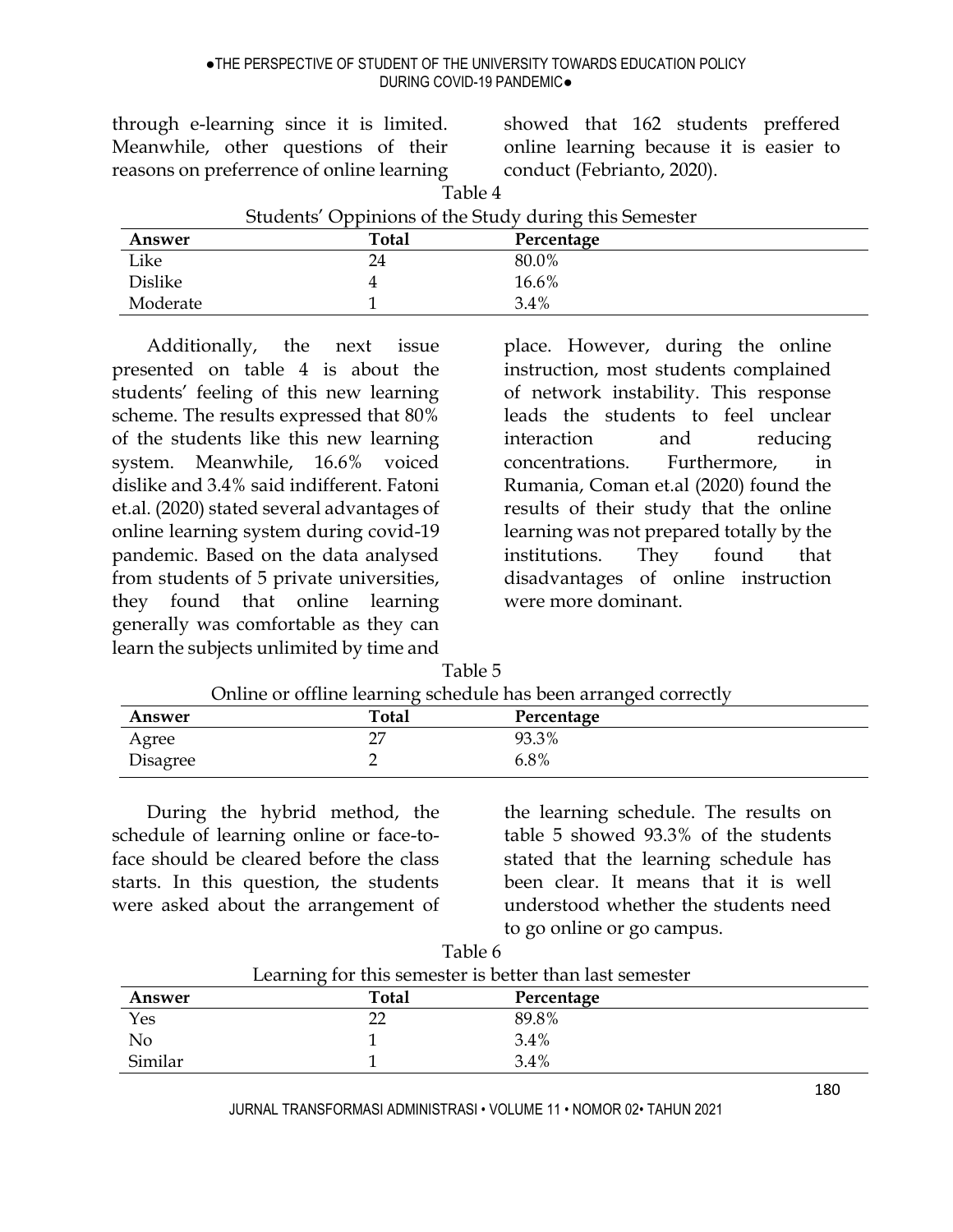Fair  $1$  3.4%

Next question of the questionnaire is whether this semester's lecture is better than last semester's lecture or not. The findings expressed that 22 students (89.8%) voiced that this lecturing system is better than last semester. Most of the students' reasons are seen excited as they can meet each other directly. One of them gave the reason as the lecturing in the classroom makes her/him more understand of the material presented. It is added that the methods used in the classroom are various and better than in the distance lecturing. Meanwhile, a student complained the offline lecturing because of the tasks. She/he stated that the task and assignment is added.

| Learning for this semester appropriates with students' expectation |       |            |  |  |
|--------------------------------------------------------------------|-------|------------|--|--|
| Answer                                                             | Total | Percentage |  |  |
| Yes                                                                | 16    | 55.2%      |  |  |
| No                                                                 |       | 31%        |  |  |
| Few                                                                |       | 3.4%       |  |  |
| Fair                                                               |       | 10.4%      |  |  |

Table 7

Last but not least, it was questioned about their expectation to the lecturing. The findings presented on table 7 showed that 55.2% said that this learning system is like they hope. The majority of the science students admitted that they do the practicum without restraint at the laboratory, though the non-laboratory subjects are doing through the mix methods. While 10.4% mentioned as moderate, 31% of the students gave their opposition on this issue. Since this semester, the students on disagree response confessed that the best lecturing is like they have learnt since years ago; in the classroom. They looked forward having the face-to-face lecturing for all courses they took.

#### **2. The Students' Views on Education Administration**

Even though the health protocol has been prepared before the class, the students' views on the classroom situation during lecturing were also required. Based on the regulation, it was questioned whether the classroom is arranged in a sitting position with a minimum distance of one and a half meters between people.

#### Table 8

Students' Learning Rooms are arranged in a sitting position with a minimum distance of 1.5 (one point five) meters between students

| mswer                  | <b>Total</b>   | Percentage |  |
|------------------------|----------------|------------|--|
| $\alpha$ roo<br>772166 | nc<br><u>_</u> | $100\%$    |  |
|                        |                |            |  |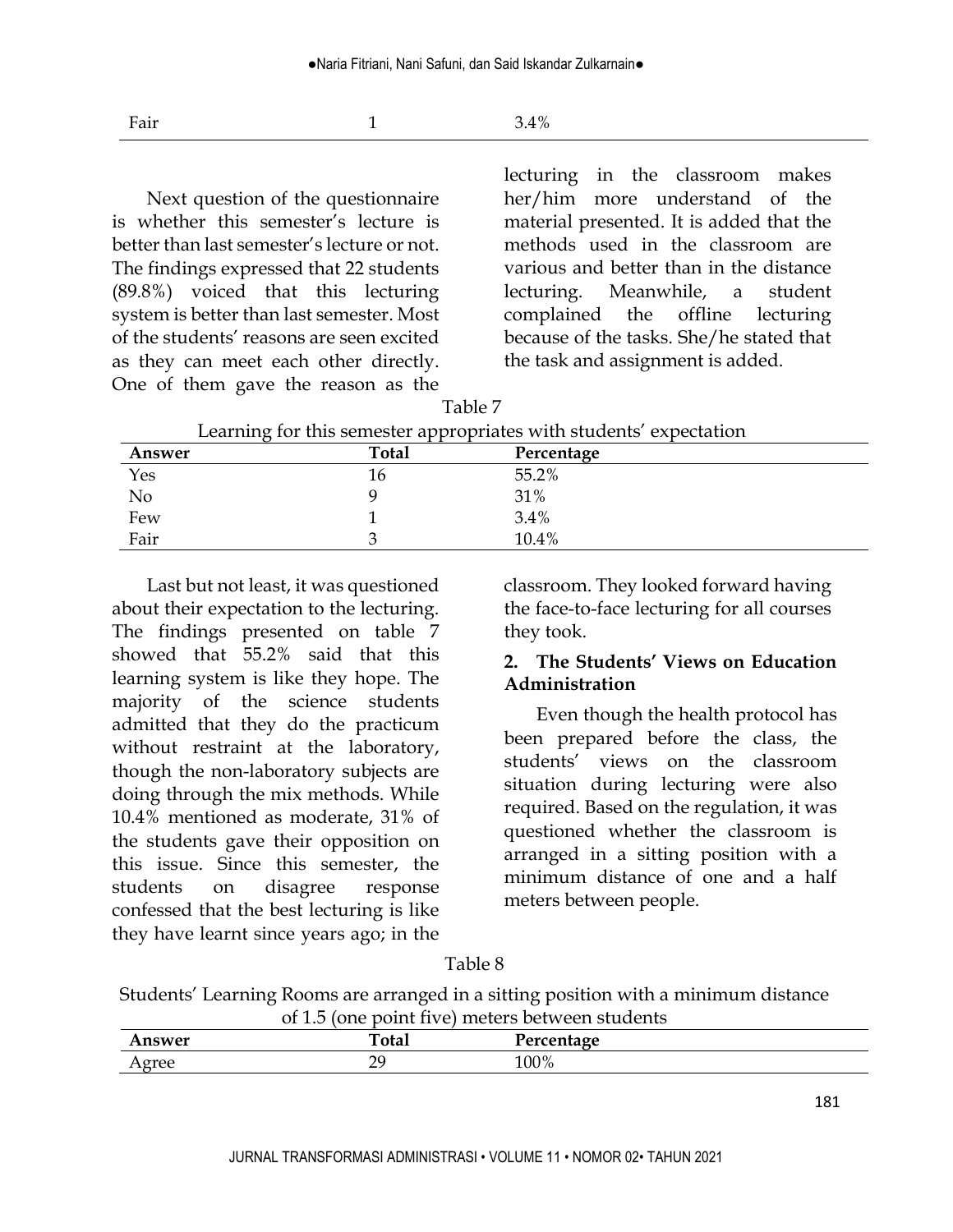| 'able ' | 9 |
|---------|---|
|---------|---|

Students' classroom/laboratory/seminar room is limited in capacity

| 0.71704                    | $T_{\alpha\lambda\alpha}$      | .        |
|----------------------------|--------------------------------|----------|
| ---                        | uai                            | $\bm{a}$ |
| $-$ 0.00<br>$\overline{1}$ | ററ<br>$\overline{\phantom{0}}$ | 100%     |

Based on the table 8 and table 9, most students agree with the issues. The findings indicated that 100% of the students answered yes to the use of rooms in the university. In addition, the

capacity of any room and laboratory is limited. Both lecturer and students are allowed to share the room in the certain number.

Table 10

The access to enter and exit the lecture/laboratory building is seperate and given clear directions

| Answer | <b>Total</b> | ullections<br>Percentage |  |
|--------|--------------|--------------------------|--|
| Yes    | ົ່<br>۷b     | 86%                      |  |
| No     |              | 14%                      |  |

Table 10 indicated other issue, whether the 'in' and 'out' access of the lecturer or laboratory building which is separated and given clear directions was questioned to the participants. Unlike the previous answers with whole agreements, the answers varied. Table 10 indicated that it is 25 students (86%) wrote 'yes' and the others typed 'no' in the response of this question. Though little of them responded 'no', the majority said 'yes' which means that the direction is available in the university.

The students also voiced several suggestions on the university policy of learning instruction for the next semester, especially if the pandemic will not be finished. The majority of students stated that the online instructional which has been designed by the university can be continued. With the hybrid system, they agreed that the

learning was conducted in classroom with certain conditions and on screen. Meanwhile, without giving detailed reason, a student responded that online learning should be performed. Other responses are indicated the boredom of online learning. They hoped that face-toface instruction can be implemented soon. On the other hand, a practicability was showed on the respondent. It was written that if the teaching-learning method is online, it should include all courses, on the contrary, if it is possible to have teaching-learning process in classroom it should be for all courses.

From the previous data presented, it indicated that generally the students agree to the policy determined by the university. Though they hoped they are able to learn in the classroom, they realized the situation. Both online and face-to-face learning system is the right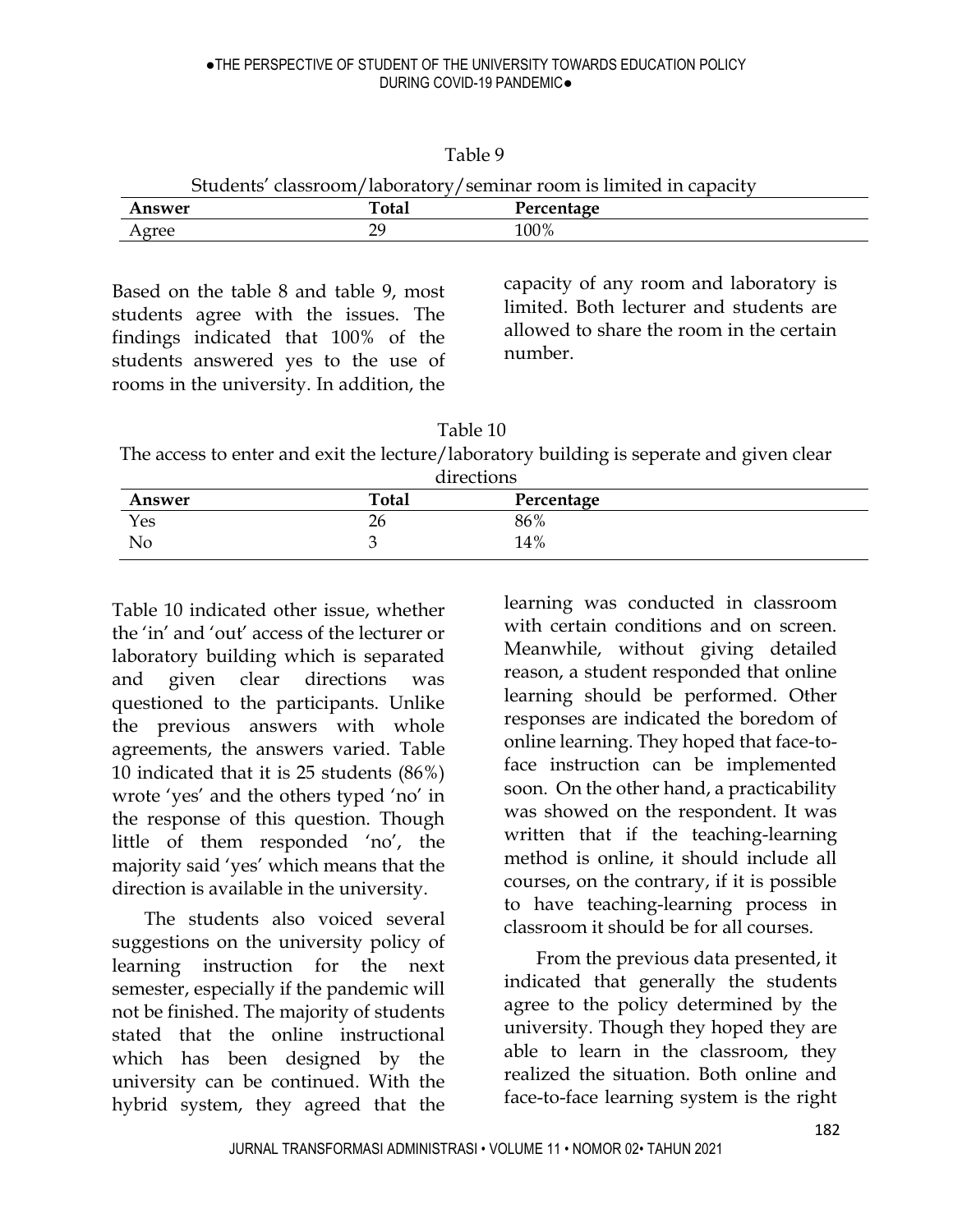choice during covid-19 pandemic.

## **CONCLUSION**

During the covid-19 outbreak expended the world, many departments and services are becalmed. It also happened on the education system, in which students cannot attend the classroom and meet their teacher and other students like usual. Then the learning method changes to be online teaching-learning process. Though they cannot study together at the school, the online class should be consistent with the schedule.

In the end of last year, 2020, Syiah Kuala University decided to hold mix method (hybrid) learning process; online and offline. Despite it is definitely accomplished with the health protocol it becomes argued. To investigate this issue, the students enrolled to the 2nd and 4th semester were required several questions. The results showed that the majority of them (80%) agreed to the education policy. Furthermore, it was revealed that the lecturing of this semester is much better (89.8%). Their enthusiastic can be recognized by the response of their agreement on this learning system (89.6%). Therefore, the mix method applied on this semester is the acceptable rule for the university students in Banda Aceh.

## **REFERENCES**

Abed, E.K. (2018). Electronic Learning and its Benefits in Education. *EURASIA Journal of Mathematics,* 

*Science and Technology Education*, 15(3), 1-8.

- Abuhammad, S. (2020). Barriers to distance learning during the COVID-19 outbreak: A qualitative review from parentsperspective. Heliyon 6, 1-5.
- Arkorful, V and Abaidoo, N. (2014). The role of e-learning, the advantages and disadvantages of its adoption in Higher Education*. International Journal of Education and Research,*  2(12),397-410.
- Baticulon, R.E., et.al. (2021). Barriers to Online Learning in the Time of COVID‑19: A National Survey of Medical Students in the Philippines. *Medical Science Educator*.
- Coman, C., et.al (2020). Online Teaching and Learning in Higher Education during the Coronavirus Pandemic: Students' Perspective. *Sustainability,* 1-24.
- Efriana, L. (2020). Problems of Online Learning during Covid-19 Pandemic in EFL Classroom and the Solution. *JELITA: Journal of English Language Teaching and Literature,* 2(1), 38-47.
- Fatoni, (2020). University Students Online Learning System During Covid-19 Pandemic: Advantages, Constraints and Solutions. *Systematic Reviews in Pharmacy,*  11(7), 570-576.
- Febrianto, P.T. (2020). Implementation of Online Learning during the Covid-19 Pandemic on Madura Island, Indonesia. *International Journal of Learning, Teaching and Educational Research,* 19(8), 233-254.